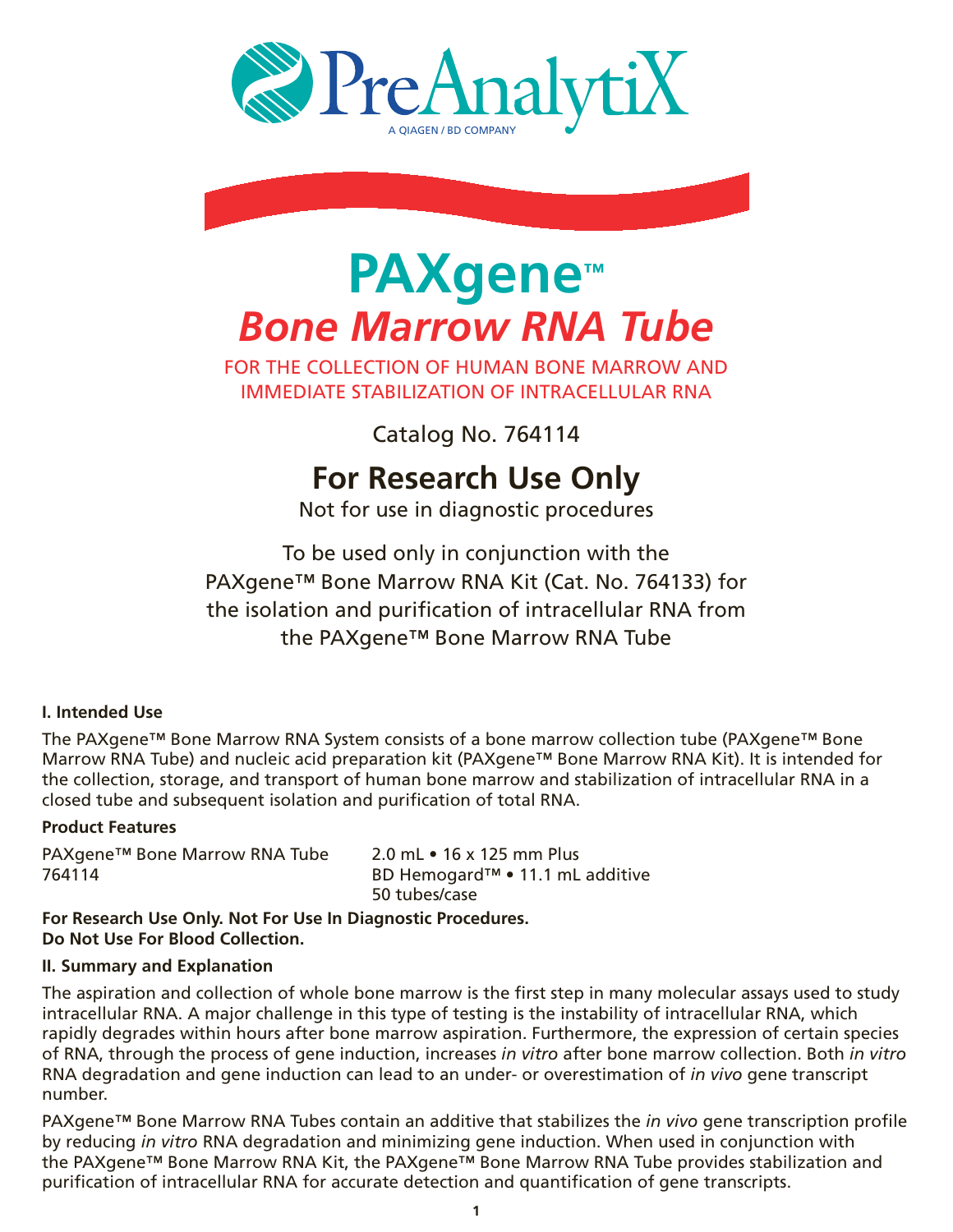#### **III. Warnings**

- 1. Contents of this tube are irritating to eyes, respiratory system and skin.
	- If inhaled, supply fresh air: consult doctor in case of complaints.
	- If skin contact occurs, immediately wash with water and soap and rinse thoroughly.
	- If eye contact occurs, rinse opened eye for fifteen minutes under running water, then consult a doctor.
	- If swallowed, immediately call a doctor.
- 2. Handle all biologic samples and bone marrow aspiration devices (e.g., syringes or other collection devices) according to the policies and procedures of your facility. Obtain appropriate medical attention in the event of any exposure to biologic samples (for example, through a puncture injury), since they may transmit viral hepatitis, HIV (AIDS), or other infectious diseases. Utilize any built-in needle protector, if the aspiration device provides one. PreAnalytiX does not recommend reshielding used needles, however, the policies and procedures of your facility may differ and must always be followed.
- 3. Discard all bone marrow collection devices in biohazard containers approved for disposal.
- **4. Do not draw blood using the PAXgene™ Bone Marrow RNA Tube.**
- 5. Do not reuse PAXgene™ Bone Marrow RNA Tubes.
- **6. Do not transfer a sample from a syringe to a tube through the stopper.**

#### **IV. Specimen Collection and Preparation for Analysis**

- 1. Label PAXgene™ Bone Marrow RNA Tube appropriately with patient identification.
- 2. Aspirate bone marrow using standard medical practices. Collect the bone marrow in a syringe with a standard anticoagulant (not supplied).
- 3. Remove the needle from the syringe used to collect bone marrow. Remove the BD Hemogard<sup>™</sup> closure from the PAXgene™ Bone Marrow RNA Tube as stated in Section VIII. Add 2.0 mL bone marrow to the labeled PAXgene™ Bone Marrow RNA Tube as soon as possible after bone marrow aspiration. Use the gradations on the syringe to measure the amount of bone marrow.

 Alternatively, transfer the bone marrow to a secondary tube and pipet 2.0 mL bone marrow into the PAXgene™ Bone Marrow RNA Tube.

- **Note:** Use of greater than 2.0 mL will interfere with the stabilization properties of the PAXgene™ Bone Marrow RNA Tube, leading to reduced RNA yields and degraded RNA. Use of less than 2.0 mL can lead to incorrect analytical results or poor product performance.
- **Note:** The bone marrow sample is subject to RNA degradation and changes in gene expression until the bone marrow is transferred into the PAXgene™ Bone Marrow RNA Tube. To reduce changes of transcript levels that occur within minutes of aspiration, reduce as much as possible the time between bone marrow aspiration and transfer to the PAXgene™ Bone Marrow RNA Tube.
- 4. Close the PAXgene™ Bone Marrow RNA Tube with the original BD Hemogard™ closure as stated in Section IX. To close the tube, replace closure over tube. Next, twist and push down firmly until stopper is fully reseated. Complete reinsertion of the stopper is necessary for the closure to remain securely on the tube and prevent leakage during handling.
- 5. Immediately after bone marrow transfer and recapping, secure closure with thumb while holding tube in one hand, and mix the tube contents vigorously by powerfully inverting the PAXgene™ Bone Marrow RNA Tube 8 – 10 times.
- **Note:** For sufficient RNA stabilization, it is important to mix bone marrow and tube solution completely. Some anticoagulants (e.g., lithium heparin) are known to complicate efficient mixing if tubes are only gently inverted.
- **6. Store the PAXgene™ Bone Marrow RNA Tube upright at 18 25 ºC, 2 8 ºC, -20 ºC, or -70 ºC.**
	- Stand the PAXgene™ Bone Marrow RNA Tubes upright in a wire rack. Do not use a polystyrene foam tray as this may cause tubes to crack during freezing.
	- If PAXgene™ Bone Marrow RNA Tubes are to be stored at temperatures lower than -20 °C, freeze them first for 24 h at -20 ºC, then transfer them to -70 ºC.
	- Frozen PAXgene™ Bone Marrow RNA Tubes are subject to breakage upon impact. To reduce the risk of breakage during transport, frozen tubes should be treated in the same manner as glass tubes. Users must validate their own freezing and shipping protocol for PAXgene™ Bone Marrow RNA Tubes.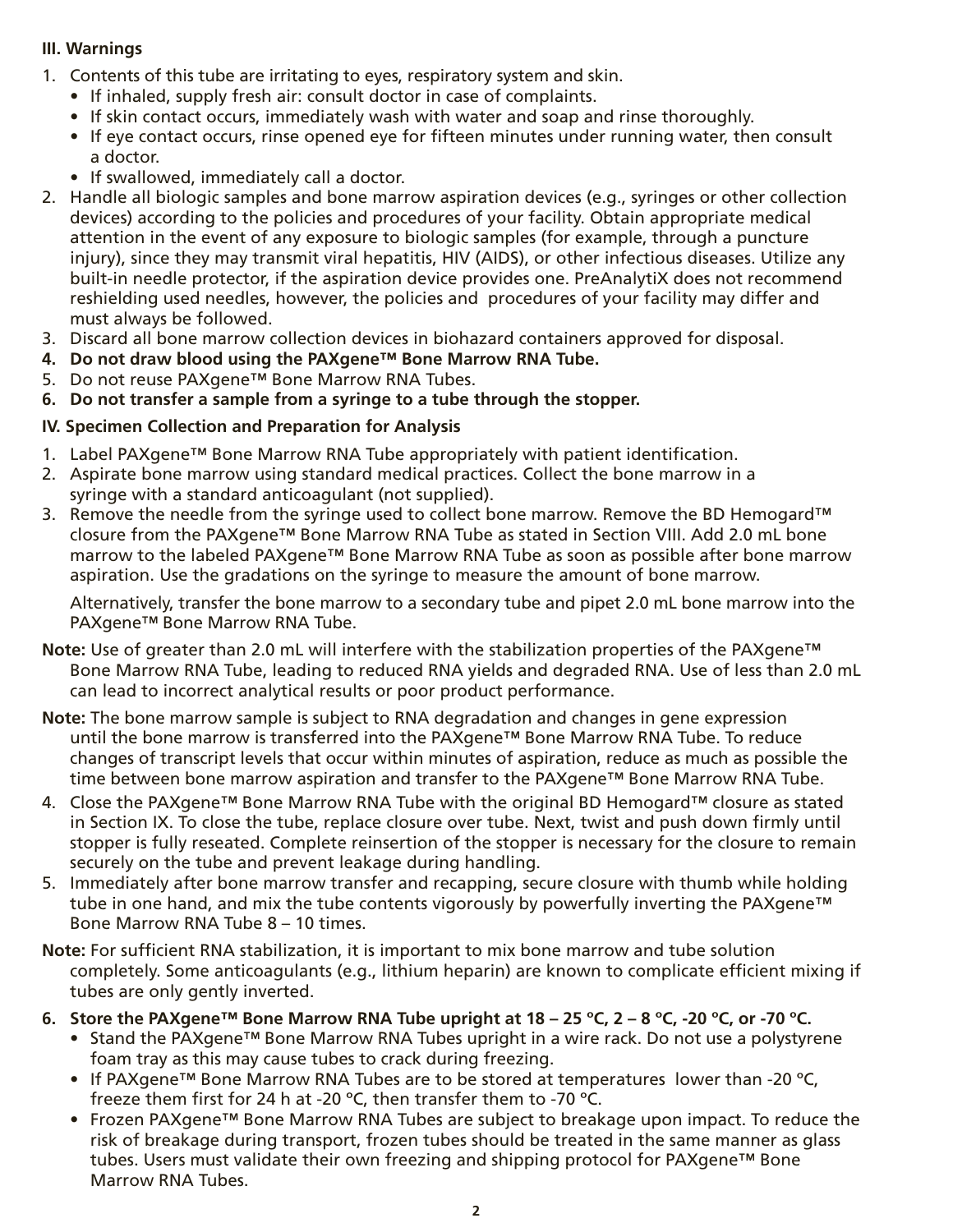**Note:** Currently available data shows stabilization of intracellular RNA for 13 months at -20 °C. For more information from ongoing studies evaluating stability for longer time periods or at other temperatures, please contact QIAGEN Technical Services (techservice-eu@qiagen.com).

#### **Procedure for Specimen Preparation for Analysis**

Bone marrow samples must be processed according to the instructions provided with the PAXgene™ Bone Marrow RNA Kit (Cat. No. 764133).

#### **V. Limitations of System**

- 1. The use of the PAXgene™ Bone Marrow RNA System (Tube and RNA Preparation Kit) is restricted to research use only, and therefore the use of this product for diagnostic procedures and patient management is strictly prohibited. Neither the clinical utility nor the performance of the PAXgene™ Bone Marrow RNA Tube and Kit as part of an *in vitro* diagnostic procedure have been established.
- 2. Bone marrow samples obtained with the PAXgene™ Bone Marrow RNA Tube should be prepared only with the PAXgene™ Bone Marrow RNA Kit (Cat. No. 764133).
- 3. Over-filling or under-filling of tubes will result in an incorrect bone marrow-to-additive ratio and may lead to incorrect analytic results or poor product performance.

#### **VI. Precautions**

- 1. Practice universal precautions. Use gloves, gowns, eye protection, other personal protective equipment, and engineering controls to protect from bone marrow splatter, bone marrow leakage, and potential exposure to bloodborne pathogens.
- 2. Handle all biologic samples and bone marrow aspiration devices (e.g., syringes or other collection devices) according to the policies and procedures of your facility. Obtain appropriate medical attention in the event of any exposure to biologic samples (for example, through a puncture injury), since they may transmit viral hepatitis, HIV (AIDS), or other infectious diseases. Utilize any built-in needle protector, if the aspiration device provides one. PreAnalytiX does not recommend reshielding used needles. However, the policies and procedures of your facility may differ and must always be followed.
- 3. Discard all bone marrow collection tubes in biohazard containers approved for their disposal.
- 4. Do not re-use PAXgene™ Bone Marrow RNA Tubes.
- 5. Excessive centrifugation speed (over 10,000 RCF) may cause PAXgene™ Bone Marrow RNA Tube breakage, exposure to bone marrow and possible injury.
- 6. Do not transfer a sample from a syringe to a tube through the stopper.
- **7. Do not draw blood using the PAXgene™ Bone Marrow RNA Tube.**

## **VII. Storage**

1. Store the unused PAXgene™ Bone Marrow RNA Tubes at 4 ºC to 25 ºC.

## **VIII. Instructions for Removal of BD Hemogard™ Closure**

- 1. Grasp the PAXgene™ Bone Marrow RNA Tube with one hand, placing the thumb under the BD Hemogard™ closure. For added stability, place arm on solid surface. With the other hand, twist the BD Hemogard™ closure while simultaneously pushing up with the thumb of the first hand ONLY until the tube stopper is loosened.
- 2. Move thumb away before lifting closure. DO NOT use thumb to push closure off tube. Caution: If the tube contains bone marrow, an exposure hazard exists. To help prevent injury during closure removal, it is important that the thumb used to push upward on the closure be removed from contact with the tube as soon as the BD Hemogard™ closure is loosened.
- 3. Lift closure off tube. In the unlikely event of the plastic shield separating from the rubber stopper, DO NOT REASSEMBLE CLOSURE. Carefully remove rubber stopper from tube.

#### **IX. Instructions for Reinsertion of BD Hemogard™ Closure**

- 1. Replace closure over tube.
- 2. Twist and push down firmly until stopper is fully reseated. Complete reinsertion of the stopper is necessary for the closure to remain securely on the tube during handling.